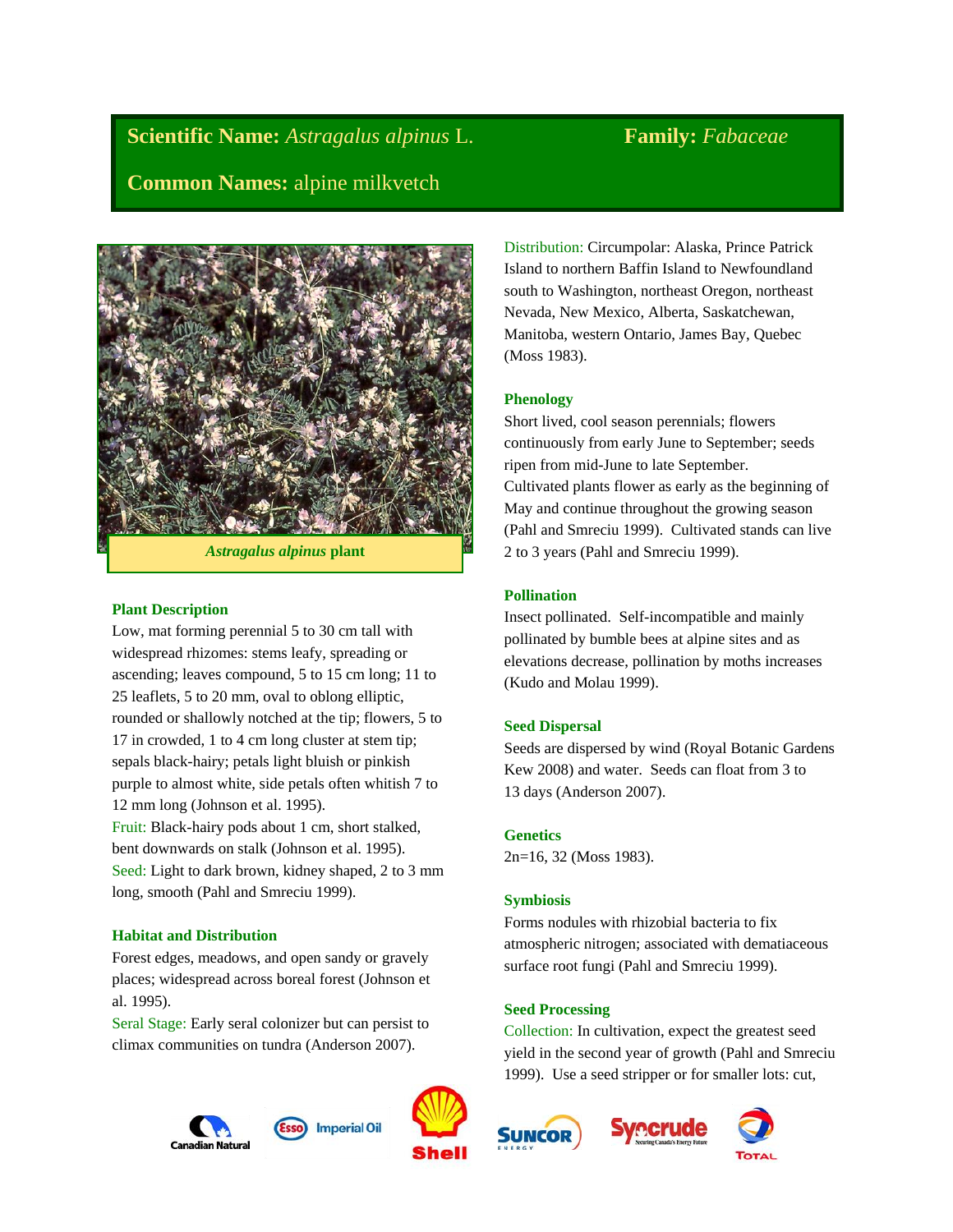bag, hang, or spread to dry and thresh (Pahl and Smreciu 1999).

Seed Weight: 476 to 588 seed/g or 1.7 to 2.1 g/1,000 seeds (Pahl and Smreciu 1999). Harvest Dates: Early to mid-July (Pahl and Smreciu 1999).

Cleaning: Coarse screen to remove leafy material from harvested seed. Use a top screen 5 1/2 / 64" round and a bottom screen 6 x 26 mesh (Pahl and Smreciu 1999).

Storage Behaviour: Orthodox; seeds can be dried, without damage, to low moisture contents, their longevity increases with reductions in both moisture content and temperature (Royal Botanic Gardens Kew 2008).

Storage: Store hermetically in sealed containers at freezing temperatures (Royal Botanic Gardens Kew 2008).

Longevity: No literature found.



#### **Propagation**

Natural Regeneration: Emerges from seed; mats expand by rhizomes.

Germination: 95% to 100% in 3 to 10 days with pretreatment (Pahl and Smreciu 1999).

Pre-treatment: Scarification (either scratch seed coat or immerse seeds for 5 to 7 minutes in concentrated sulphuric acid followed by 4 to 7 successive washes in water (Pahl and Smreciu 1999).

Canadian Natura



**Imperial Oil** 

Direct Seeding: Seed at a depth of 0.6 cm. Seeding in mid-August or later may result in winterkill (Pahl and Smreciu 1999).

Seed Rate: 100 to 120 seeds/linear m of row (Pahl and Smreciu 1999).

Vegetative Propagation: Rhizome cuttings; divide mature plants (Pahl and Smreciu 1999).

## **Wildlife/Forage Usage**

Wildlife: Caribou, arctic hares and greater snow geese graze *A. alpinus* and grizzly bears forage for underground parts (Anderson 2007).

Livestock: It is grazed by livestock though some members of the *Astragalus* genus are poisonous (Anderson 2007).

Grazing Response: Increaser (Pahl and Smreciu 1999).

## **Reclamation Potential**

Potential species for reclamation, due to its ability to colonize disturbed sites, in a study comparing abandoned borrow pits in southwestern Canada (Kershaw and Kershaw 1987). It is effective for erosion control and fixes atmospheric nitrogen to increase nitrogen levels in soil (Anderson 2007, Pahl and Smreciu 1999).

It is recommended for use to at least 2,000 m elevation in the Alberta Rocky Mountains and at lower elevations in northern Alberta. It has also been successfully established on capped tailings sands in the Athabasca oil sands region, on un-amended coal mine spoils in several areas of BC, and has shown potential for revegetation of calcareous mine spoils at high elevations in Montana (Pahl and Smreciu 1999). Transplanting of *Astragalus alpinus* has been moderately successful with 53% to 73% on unamended coal mine soils (Anderson 2007).

# **Photo Credits**

Photo 1: Wild Rose consulting Inc. 2011. Photo 2 & 3: (smaller) Tracey Slotta @ USDA plants database. (larger) Wild Rose Consulting, Inc. 2010.